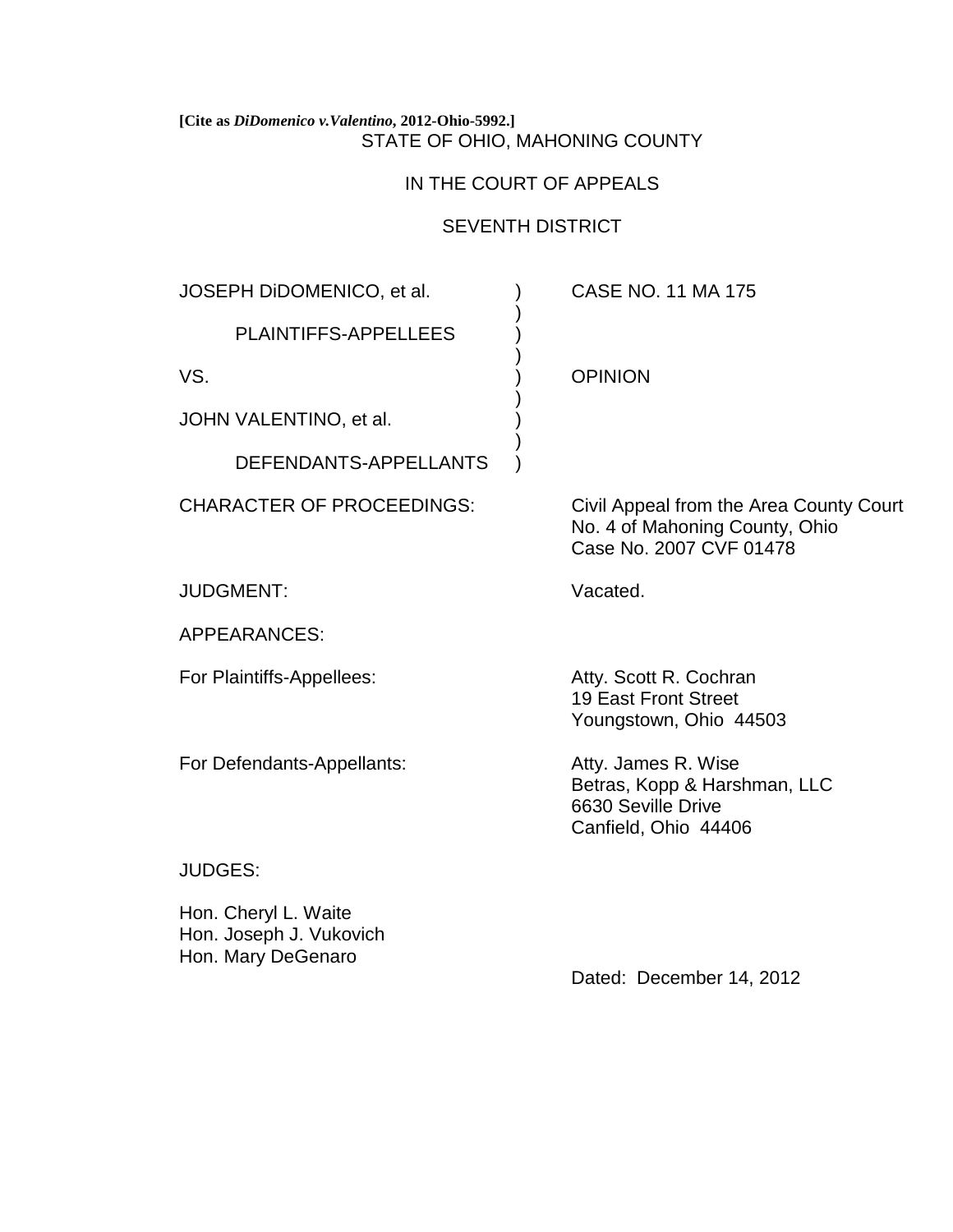**[Cite as** *DiDomenico v.Valentino***, 2012-Ohio-5992.]** WAITE, P.J.

**{¶1}** John Valentino and J&V Roofing and Home Improvements, Inc. (Appellants) are appealing the judgment of the Mahoning County Area Court No. 4. This case began as a breach of contract dispute. Appellee Joseph DiDomenico filed the complaint in 2007, but failed to perfect service of process on Appellants within one year as required by Civ.R. 3(A). The trial court initially dismissed the complaint, but reopened the case in 2009 to allow DiDomenico thirty more days to effect service. He missed this deadline, but did serve the complaint on Appellants two months later, and the matter eventually went to trial. The court granted judgment to DiDomenico, leading to this appeal. Appellants have not waived their right to challenge personal jurisdiction, and it is evident from the record that the action was never properly "commenced," as that word is defined in Civ.R. 3. Thus, any judgment issued in the action is void. Appellee did not file a brief on appeal, and as there are no arguments to the contrary, the judgment of the trial court is vacated and the complaint is hereby dismissed under Civ.R. 3(A).

## **Background**

**{¶2}** On September 25, 2007, Appellee filed a breach of contract complaint against both Appellants in Mahoning County Area Court No. 4. It was given Case No. 2007 CVF 01478 AUS. Service of the complaint was attempted on both Appellants by certified mail. The letters were returned with a note that the forwarding addresses had expired.

**{¶3}** On October 27, 2008, the trial court dismissed the complaint due to the plaintiff's failure to appear and prosecute the case.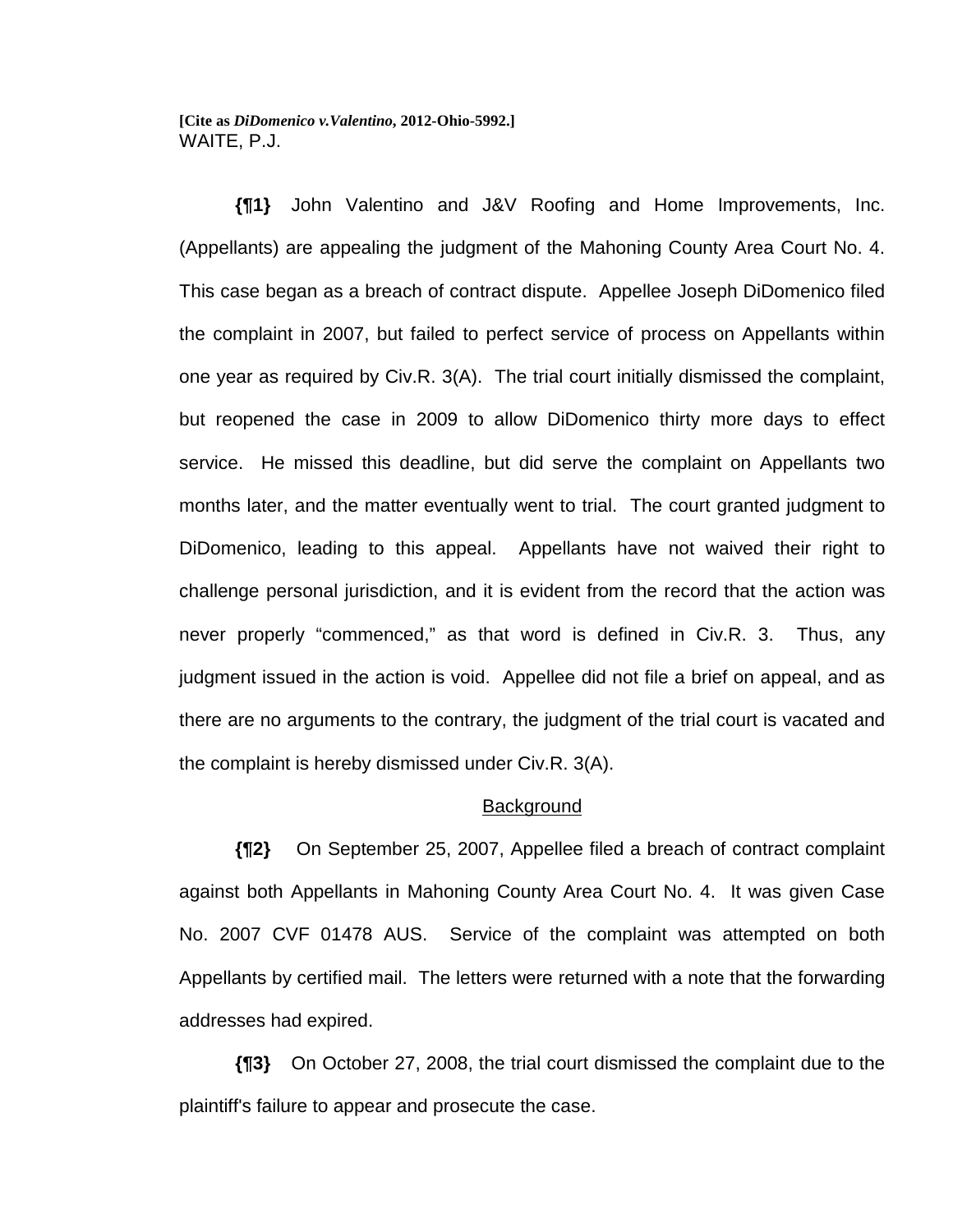**{¶4}** On March 19, 2009, Appellee filed a motion to vacate judgment, arguing that he and/or his counsel were confused by the fact that he had another case pending against the same defendants, and that he thought the two had been consolidated. He also argued that his secretary caused the error resulting in failure of service on the defendants, or that Appellants' counsel or the court caused this error.

**{¶5}** On April 27, 2009, the court issued an order continuing the case 30 days for service of process. This order had no effect since the case had already been dismissed on October 27, 2008, and service had not been effected within one year as required by Civ.R. 3(A). As an aside, Appellee did not actually attempt service within 30 days.

**{¶6}** On June 30, 2009, Appellee effected service of process on Appellants, and they filed an answer on July 27, 2009. Appellants raised the defenses of lack of jurisdiction and failure of service and process.

**{¶7}** On July 1, 2010, Appellants filed a motion to dismiss on the grounds that service had not been made within one year as required by Civ.R. 3(A), and that the plaintiff had also failed to perfect service within six months as required by Civ.R. 4(E). On October 15, 2010, a magistrate overruled the motion to dismiss. Appellants filed objections, and these were also overruled by the trial court on December 8, 2010. A bench trial to a magistrate was held on June 17, 2011, granting judgment to Appellee. Appellants filed objections, which were overruled. Final judgment in favor of Appellee was entered on August 24, 2011. This timely appeal followed. Appellee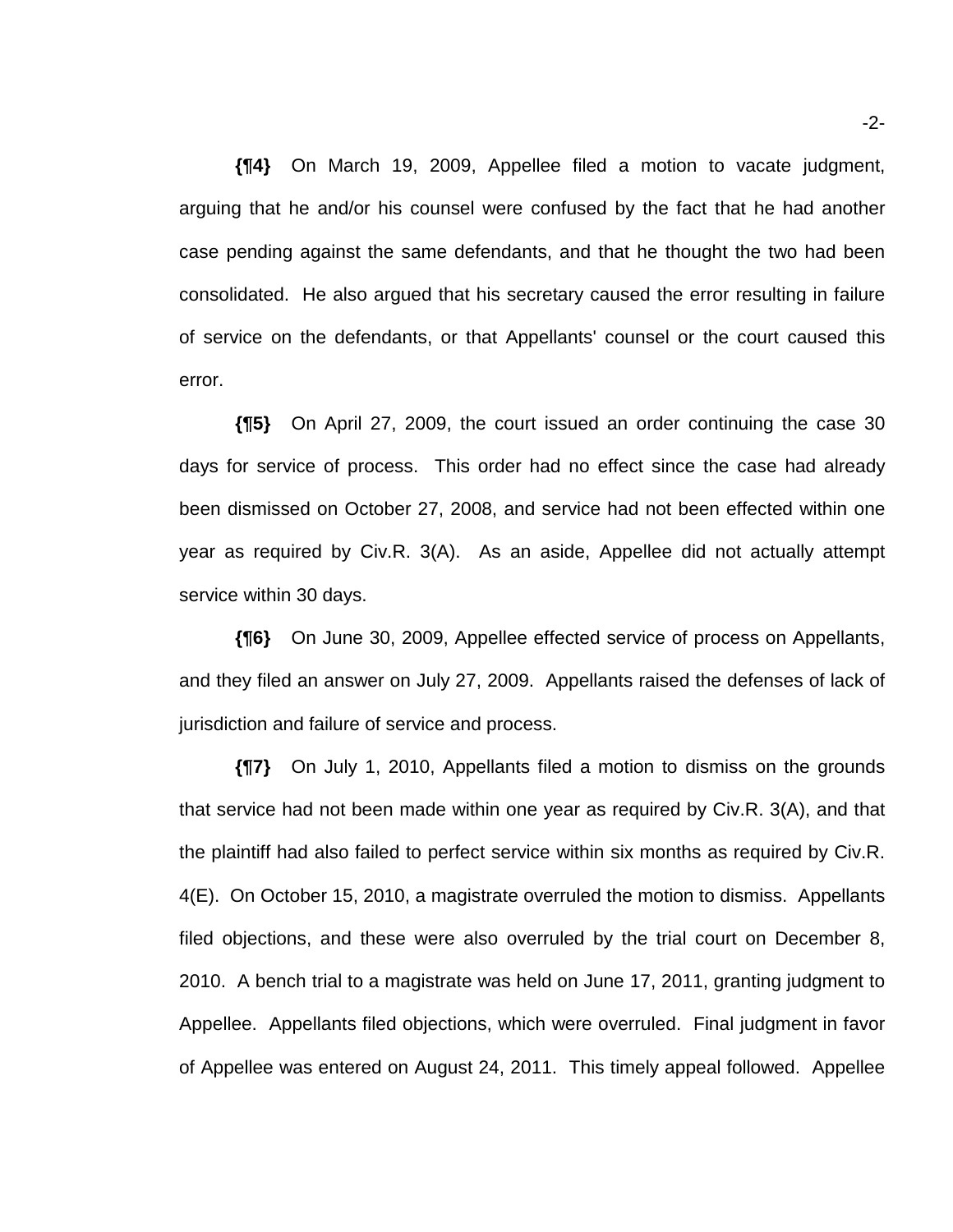has not filed an appellee's brief, and under App.R. 18(C), we "may accept the appellant's statement of the facts and issues as correct and reverse the judgment if appellant's brief reasonably appears to sustain such action."

#### ASSIGNMENT OF ERROR NO.1

THE TRIAL COURT ERRED IN OVERRULING DEFENDANTS/APPELLANTS' MOTION TO DISMISS FOR FAILING TO PERFECT SERVICE PURSUANT TO THE OHIO RULES OF CIVIL PROCEDURE.

**{¶8}** Appellants argue that service of process was not properly perfected in this case in conformity with the Ohio Rules of Civil Procedure, and that the trial court had no jurisdiction over them. They argue that the complaint was properly dismissed on October 27, 2008 for failure of service. Appellants are correct.

**{¶9}** R.C. 2305.17 and Civ.R. 3(A) govern the commencement of a civil action. R.C. 2305.17 states: "An action is commenced \* \* \* by filing a petition in the office of the clerk of the proper court together with a praecipe demanding that summons issue or an affidavit for service by publication, if service is obtained within one year."

**{¶10}** Civ.R. 3(A) states: "A civil action is commenced by filing a complaint with the court, if service is obtained within one year from such filing upon a named defendant \* \* \*."

**{¶11}** An action is commenced only when effective service of process is obtained. *Lash v. Miller*, 50 Ohio St.2d 63, 65, 362 N.E.2d 642 (1977).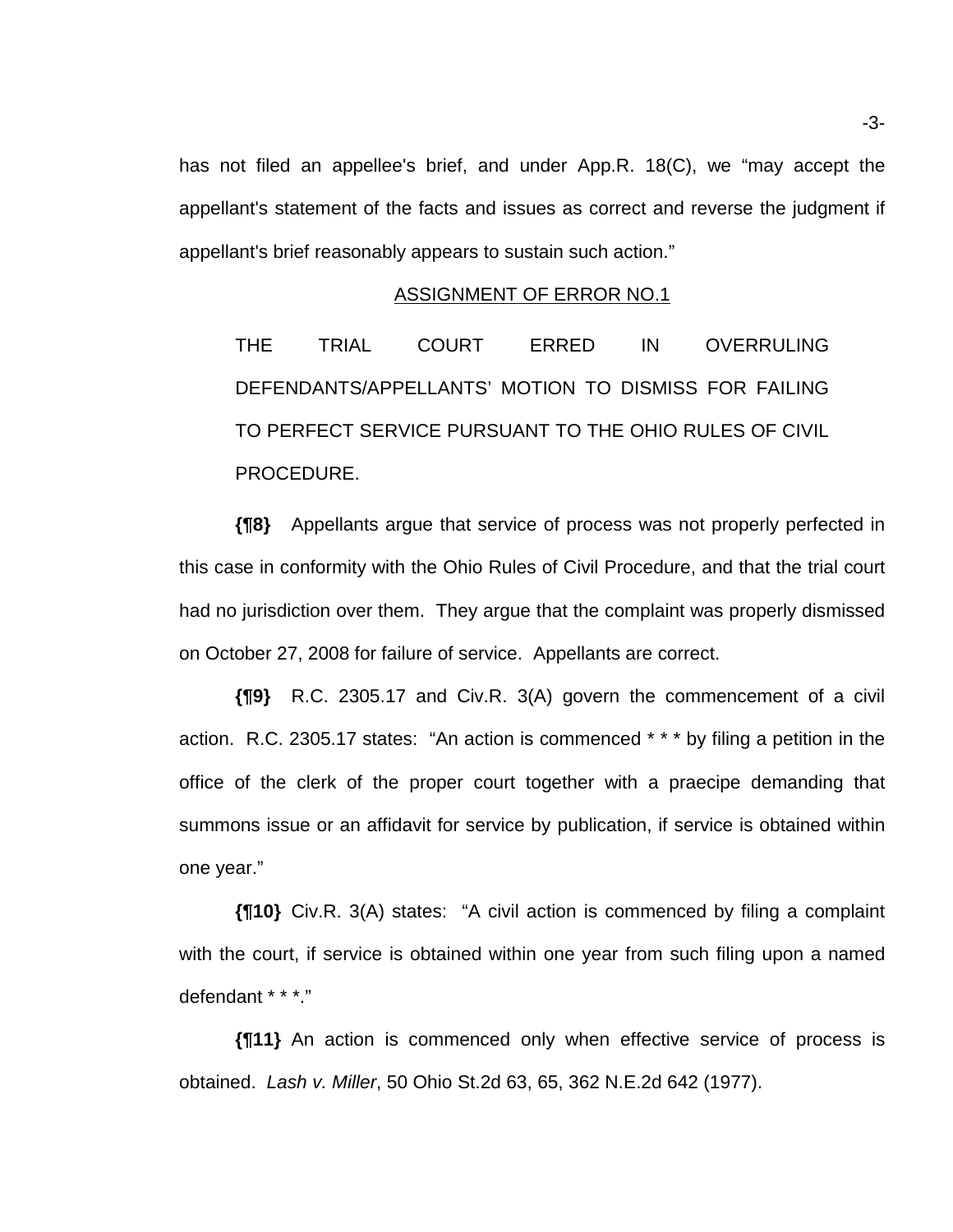**{¶12}** Absent proper service of process on a defendant, a trial court lacks jurisdiction to enter a judgment against that defendant, and if the court nevertheless renders a judgment, the judgment is a nullity and is void *ab initio*. *Lincoln Tavern, Inc. v. Snader*, 165 Ohio St. 61, 64, 133 N.E.2d 606 (1956); *Tuckosh v. Cummings*, 7th Dist. No. 07HA9, 2008-Ohio-5819, ¶17. "Failure of proper service is not a minor, hypertechnical violation of the rules. Such failure is in direct contravention of the Rules of Civil Procedure." *Cleveland v. Ohio Civil Rights Comm.*, 43 Ohio App.3d 153, 157, 540 N.E.2d 278 (8th Dist.1989). A judgment rendered without proper jurisdiction over the action or the defendant is void. *Patton v. Diemer*, 35 Ohio St.3d 68, 70, 518 N.E.2d 941 (1988); *Rokakis v. Estate of Thomas*, 8th Dist. No. 89944, 2008-Ohio-5147, ¶7. If a judgment is void, the trial court has the inherent power to vacate the judgment, and a party need not seek relief under Civ.R. 60(B) in order to have the judgment vacated. *Patton*, *supra* at 70, 518 N.E.2d 941; s*ee also, Ross v. Olsavsky*, 7th Dist. No. 09 MA 95, 2010-Ohio-1310, ¶11.

**{¶13}** Appellee did not perfect service within one year, and the court had no jurisdiction to continue prosecuting the case unless Appellants waived service of process. It is clear from the record that Appellants did not waive proper service of process, as they raised it as an affirmative defense in their first filing with the trial court. The Ohio Supreme Court has held that when the affirmative defense of insufficiency of service of process is properly raised and preserved, a party's active participation in the litigation does not constitute a waiver of that defense. *Gliozzo v. Univ. Urologists of Cleveland, Inc.*, 114 Ohio St.3d 141, 2007-Ohio-3762, 870 N.E.2d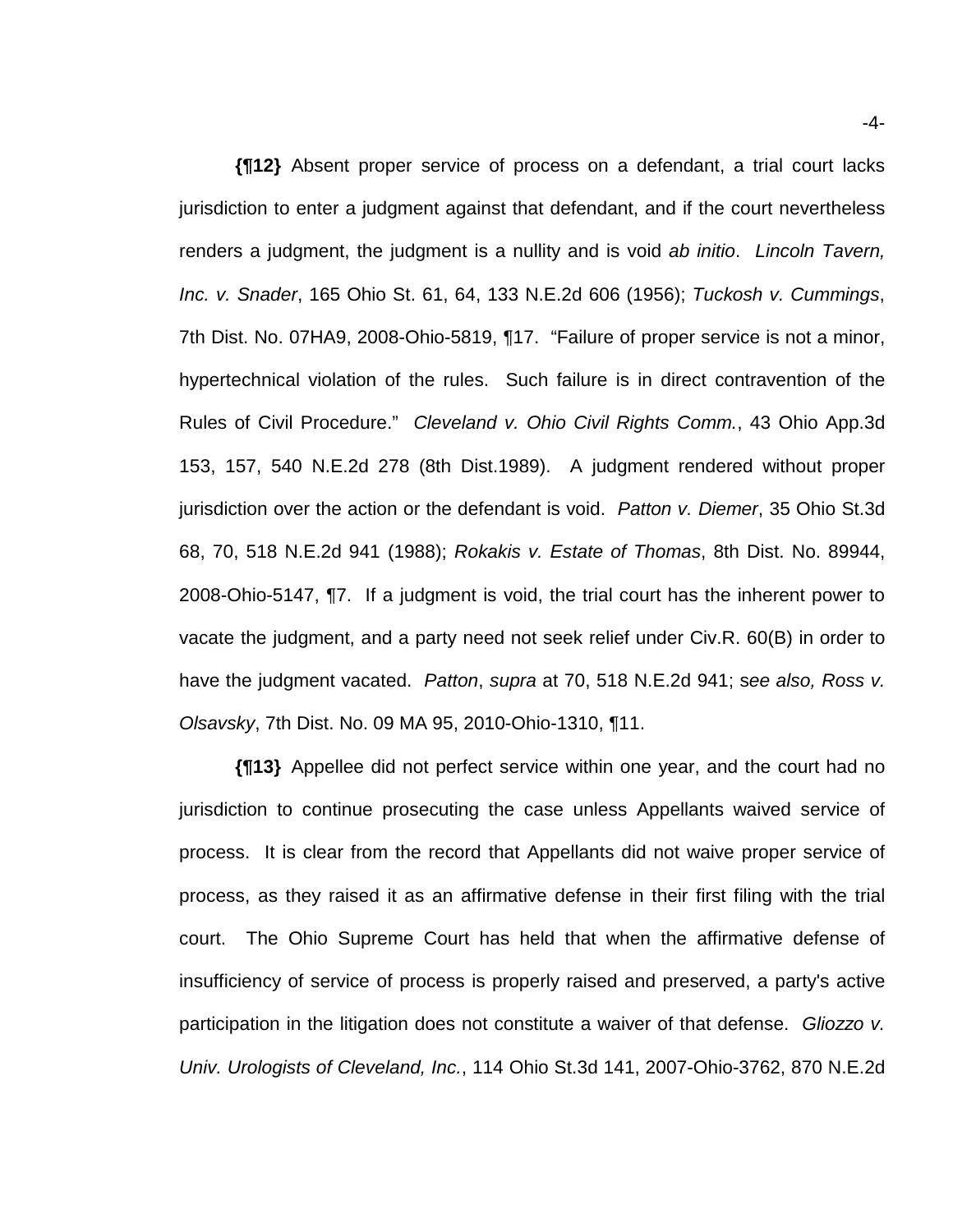714, syllabus. The defense is preserved even after trial has begun, all the evidence has been presented, and the defendant then files a motion to dismiss for insufficiency of service of process. *First Bank of Marietta v. Cline*, 12 Ohio St.3d 317, 466 N.E.2d 567 (1984).

**{¶14}** The record indicates that Appellee filed a Civ.R. 60(B)(1) motion to vacate the dismissal of his complaint on grounds of excusable neglect, and the court effectively granted the motion by extending the time for service of process for 30 days. This motion was filed five months after the complaint was properly dismissed, and more than a year and half after the complaint was initially filed. By the time this motion was filed, the one year time limit in Civ.R. 3(A) had long expired. The action never "commenced," because service was not made within one year. Hence, the action was never properly before the trial court. The trial court had no jurisdiction to take any action other than to dismiss Appellee's Civ.R. 60(B) motion for an extension of time to complete service, since no complaint was actually pending before the court when the motion was filed. Every action taken by the trial court after the dismissal on October 27, 2008, was a nullity.

**{¶15}** Appellants present other arguments in support of this appeal, but it is clear from the record that the judgment against them is void and that the judgment should be vacated and the complaint dismissed. Appellant's first assignment of error is, therefore, sustained.

### ASSIGNMENT OF ERROR NO.2